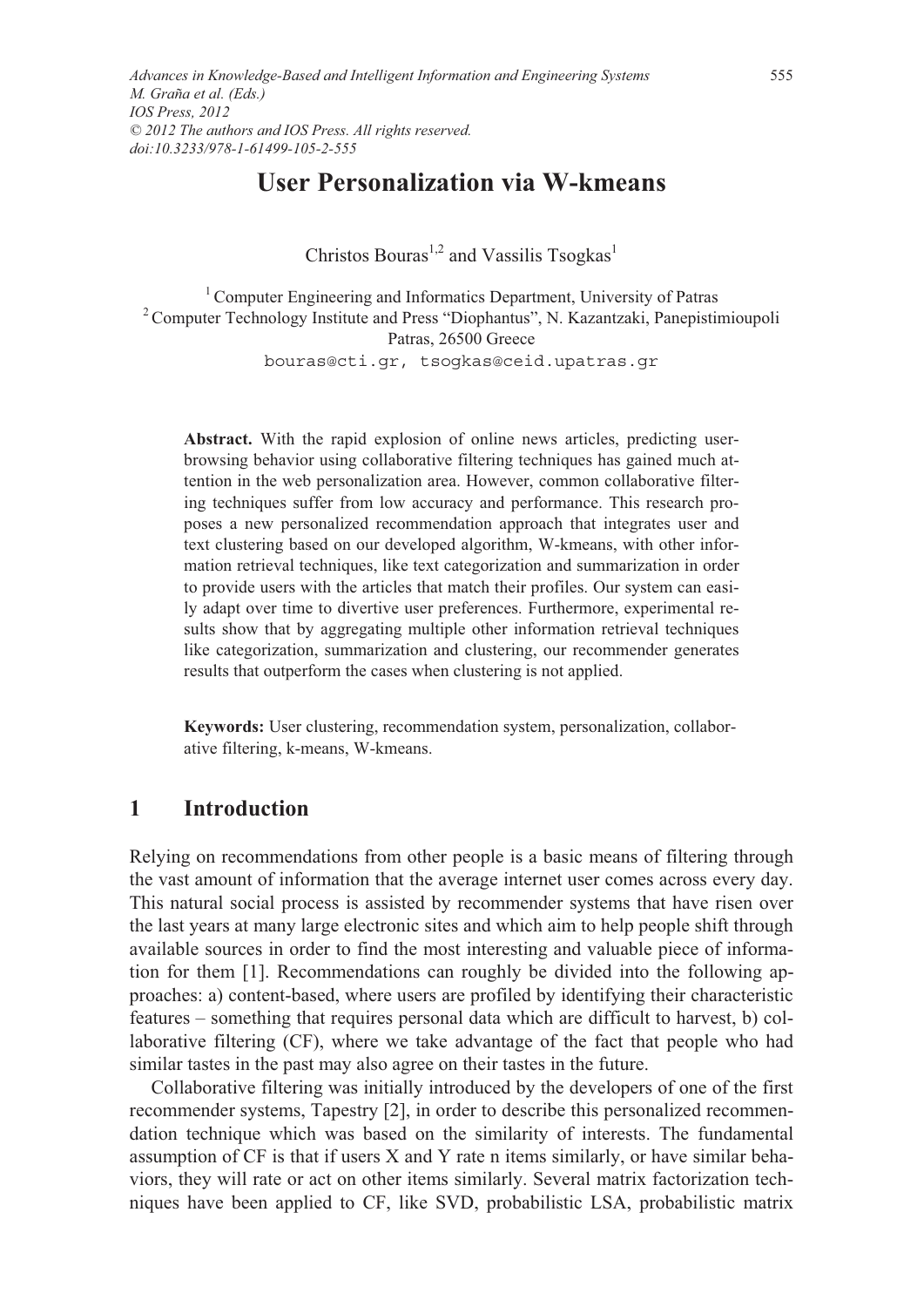factorization, etc. However, combination of various algorithms typically outperforms single methods. As explained in [1], utilizing user preferences is commonplace for CF techniques allowing them to predict additional items a new user might like. CF algorithms must be able to handle sparse data and scale with the increasing numbers of users and items. Issues like synonymy, shilling attacks, data noise, and privacy protection should also be taken into consideration and dealt with.

One basic problem with CF is that it doesn't always work well due to data scarcity: each person has seen only a small fraction of the data, thus accurate predictions cannot be easily made until the coverage of users / data has increased to a significant value. One way to deal with this situation is to group people into clusters of similar interests. Thus by using symmetry, one might group articles based on whoever sees them and use article groups as opposed to mere users. A vice-versa approach is also possible: consider a group of users that have previously expressed their interest for a particular topic. A newly added article with similarities to some of the articles previously read by the people of this group might also be appealing to the rest of the group. This suggests that instead of depending on choices of single users, the cluster aggregates the needed information. Two techniques have traditionally been applied in this scenario: k-NN and clustering. Another problem with CF is that similarity scores typically do not take into consideration the user interest shifting and they also do not estimate the reliability of the user choices, leading to poor recommendation results. According to [1], in order to improve prediction performance and avoid the problems of memory-based CF algorithms, model-based CF approaches have been explored in the literature. Model-based CF techniques make use of the rating data in order to estimate or learn a model to make predictions [3]. Some examples of Model-based CF techniques are: Bayesian belief nets (BNs) CF models [4], clustering CF models [5], and latent semantic CF models [6].

Content-based filtering is another important class of recommender systems. They make recommendations by analyzing the content of textual information and finding regularities in the content. The major difference between CF and content-based recommenders is that CF only uses the user-item ratings data to make predictions and recommendations, while content-based recommenders rely on the features of users and items for predictions [7]. While CF systems do not explicitly incorporate feature information, content-based systems do not necessarily incorporate the information in preference similarity across individuals [8]. Hybrid CF techniques, such as the content-boosted CF algorithm [9] and Personality Diagnosis (PD) [10], combine CF and content-based techniques, hoping to avoid the limitations of either approach and thereby improve recommendation performance.

Clustering has proven to be a useful technique for information retrieval by discovering interesting information kernels and distributions in the underlying data. It plays a crucial role in organizing large collections. It can be used a) to structure query results, b) form the basis for further processing of the organized topical groups using other information retrieval techniques such as summarization, or c) within the scope of recommendation systems by affecting their performance as far as suggestions made towards the end users are concerned.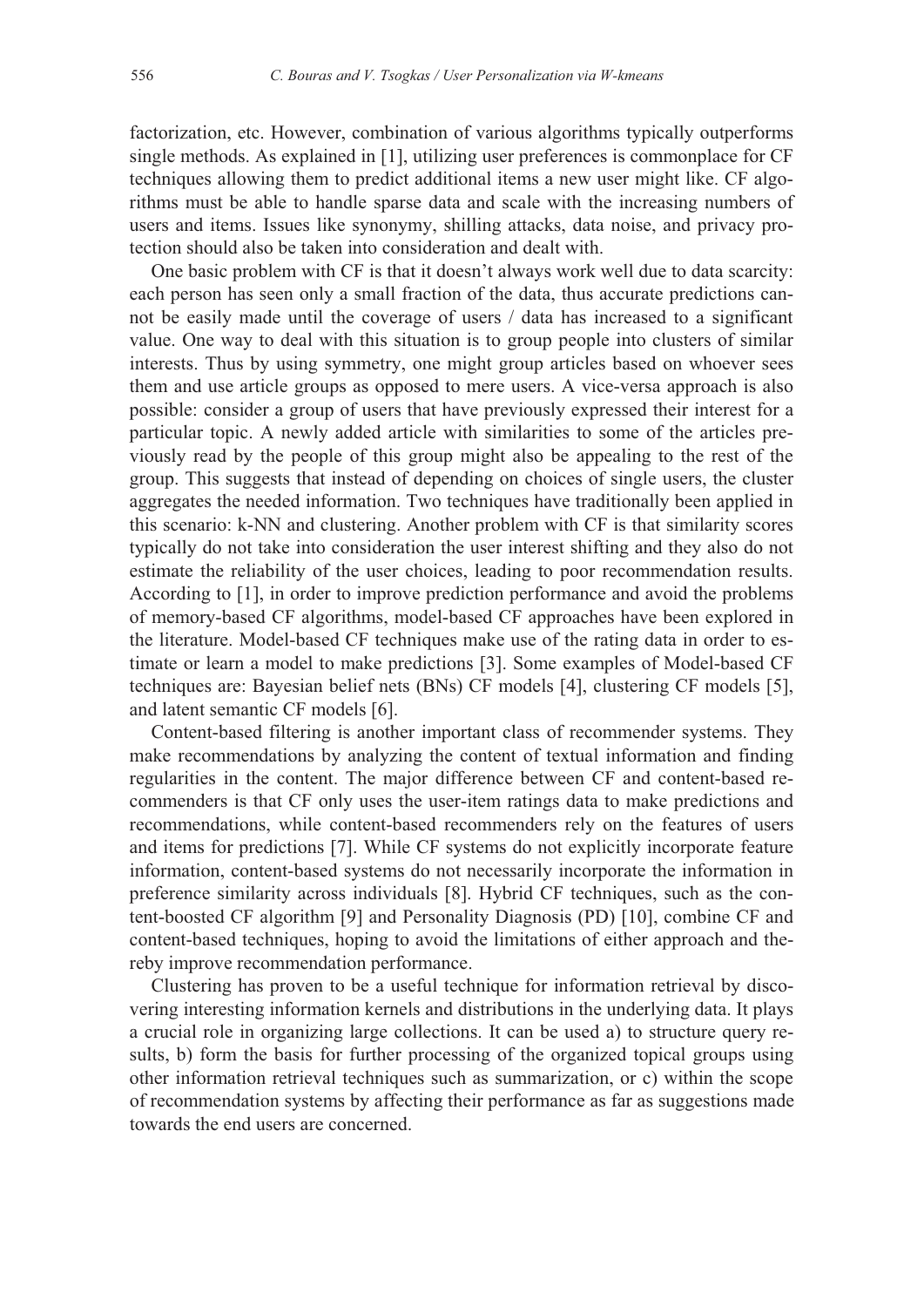Personalized search is an important research area that aims to resolve the ambiguity of query terms. To increase the relevance of search results, personalized search engines create user profiles to capture the user's personal preferences and, as such, identify the actual goal of the input query. In reality, positive preferences are not enough to capture the fine-grained user interests. User profiling strategies can be broadly classified into two main approaches: the document-based approach and the concept-based approach. Document-based user profiling methods aim at capturing user's clicking and browsing behaviors. User's document preferences are first extracted from the clickthrough data and then used to learn the user behavior model which is usually represented as a set of weighted features. Concept-based user profiling methods aim at capturing user's conceptual needs. In [11] a method employing preference mining and machine learning to model user's clicking and browsing behavior is considered: when a user would scan the search result list from top to bottom and she skips a document, the next selected item is considered as more interesting for her.

In our previous work [12], we proposed a new clustering method, W-kmeans, which improves the traditional k-means algorithm by enriching its input with Word-Net hypernyms. The WordNet lexical reference system, organizes different linguistic relations into hierarchies/hypernyms (Is-a relation) and W-kmeans uses them as a preprocessing stage before the regular k-means algorithm. We extended this algorithm in [13] to the domain of user clustering, where we investigated how user clustering alone can affect the recommender's performance.

The contribution of the current work is the evaluation of W-kmeans within a more generic framework: since we are dealing with the effective and adequate retrieval of personalized news articles that derive from the web, we present the personalization algorithm that takes into account a variety of techniques and heuristics. Our recommendation approach can be classified as 'hybrid' since it is mainly content-based with some collaborative filtering features that enhance the algorithm with the ability to automatically adapt over time to the continuously changing user choices. In contrast to CF techniques, we derive the user groups by arranging the information that is extracted from several IR techniques, like categorization, clustering and also inferred by previous user behavior. Another contribution of the current work is tackling the problem of user shifting interests by rather small but continuous user profile adjustments. Our recommender incorporates several heuristics such as viewed articles by the user, the time a user spends on reading an article, the categorization of articles by the system and the clustering of articles.

The rest of this paper is structured as follows. In Section 2 we present the information flow of our system. In Section 3 we outline the algorithmic approach of our mechanism while Section 4 presents the experimentation. Finally, in Section 5 we conclude this paper and give some pointers regarding future work.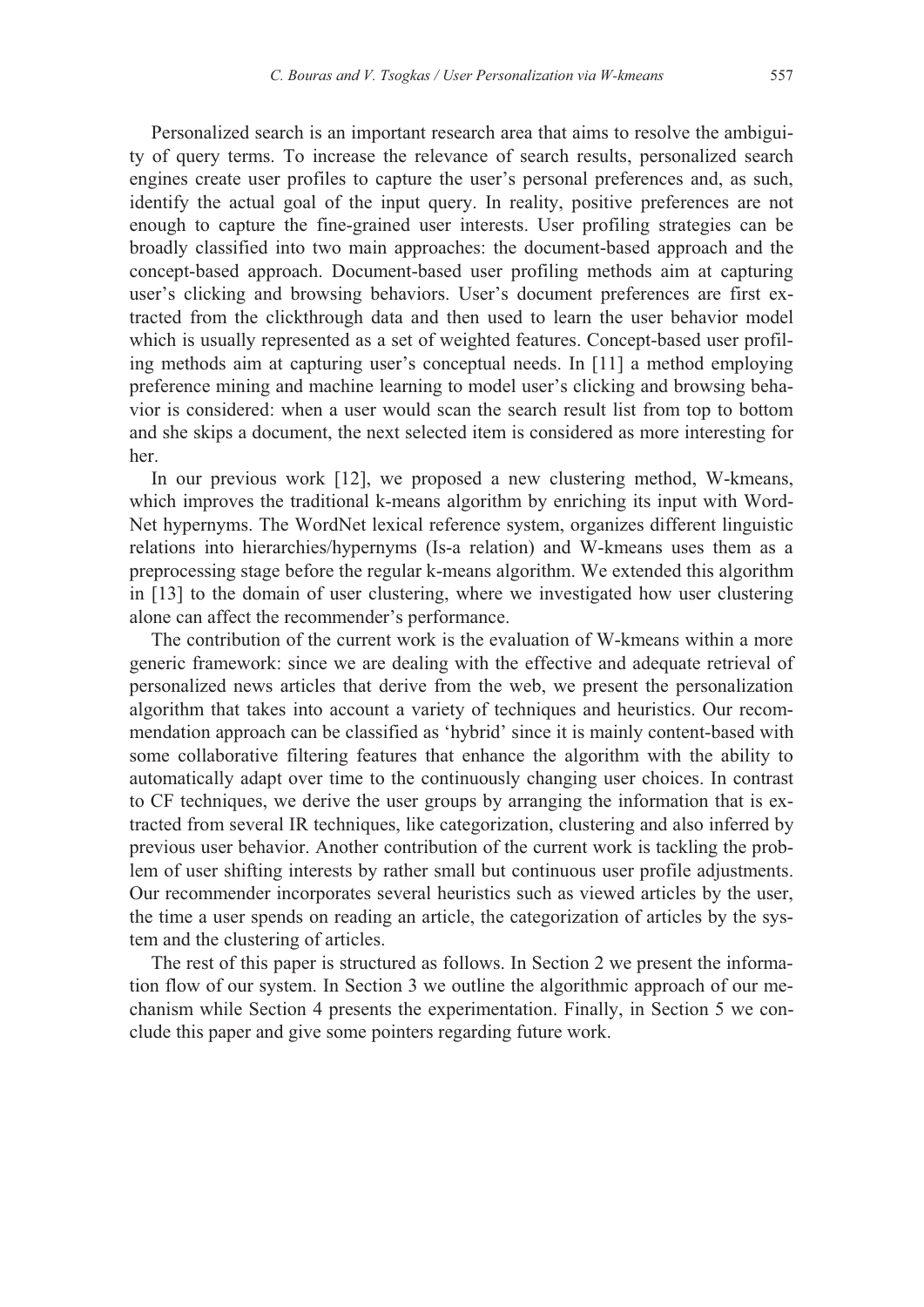### **2 Information Flow**

Fig. 1 depicts the flow of information within our recommendation system [14]. Since a detailed description of the various components is beyond the scope of this paper, we will outline them briefly. Initially, at its input stage, news articles are crawled and fetched the web. This is an offline procedure, storing the articles as well as their metadata in the centralized database from where they are picked up by the procedures that follow. Html pages are stripped of unnecessary page elements (ads, css, javascript, etc). During this analysis level, our system isolates the "useful text", containing only the article's main body. By storing only the useful text, as well as some other page meta-data, the database is populated with news articles that are ready for the text preprocessing step during which the sentence separation and punctuation removal are applied. Afterwards, the noun identification step takes place and some common text extraction techniques follow: stopwords removal and stemming. The results of the procedures described in this layer are stemmed keywords either marked as nouns or not, their location in the text and their frequency of appearance in it. Keyword extraction, utilizing the vector space model, generates the term-frequency vector, describing each article as a 'bag of words' (words – frequencies) to the key information retrieval techniques that follow.



Fig. 1. Flow of Information. **Fig. 2.** Article / User Clustering.

The IR tasks of our mechanism are located in the next analysis level, where the summarization, categorization and clustering algorithms are applied. The main scope of the categorization module is to assist the summarization procedure by pre-labeling the article with a category and has proven in [14] to be providing better results. Summarization then proceeds with extracting a short but useful piece of textual information that can convey the article's meaning. As far as our clustering approach is concerned, one of our aims is to enhance this 'bag of words' mentioned earlier with the use of external databases, and in particular WordNet. This enhanced feature list, feeds the k-means clustering procedure that comes next and is depicted in Fig. 2, resulting to item clusters.

Following the core IR tasks of our mechanism, the personalization algorithm takes place. The personalization module (dashed in Fig. 1) that is described in this paper,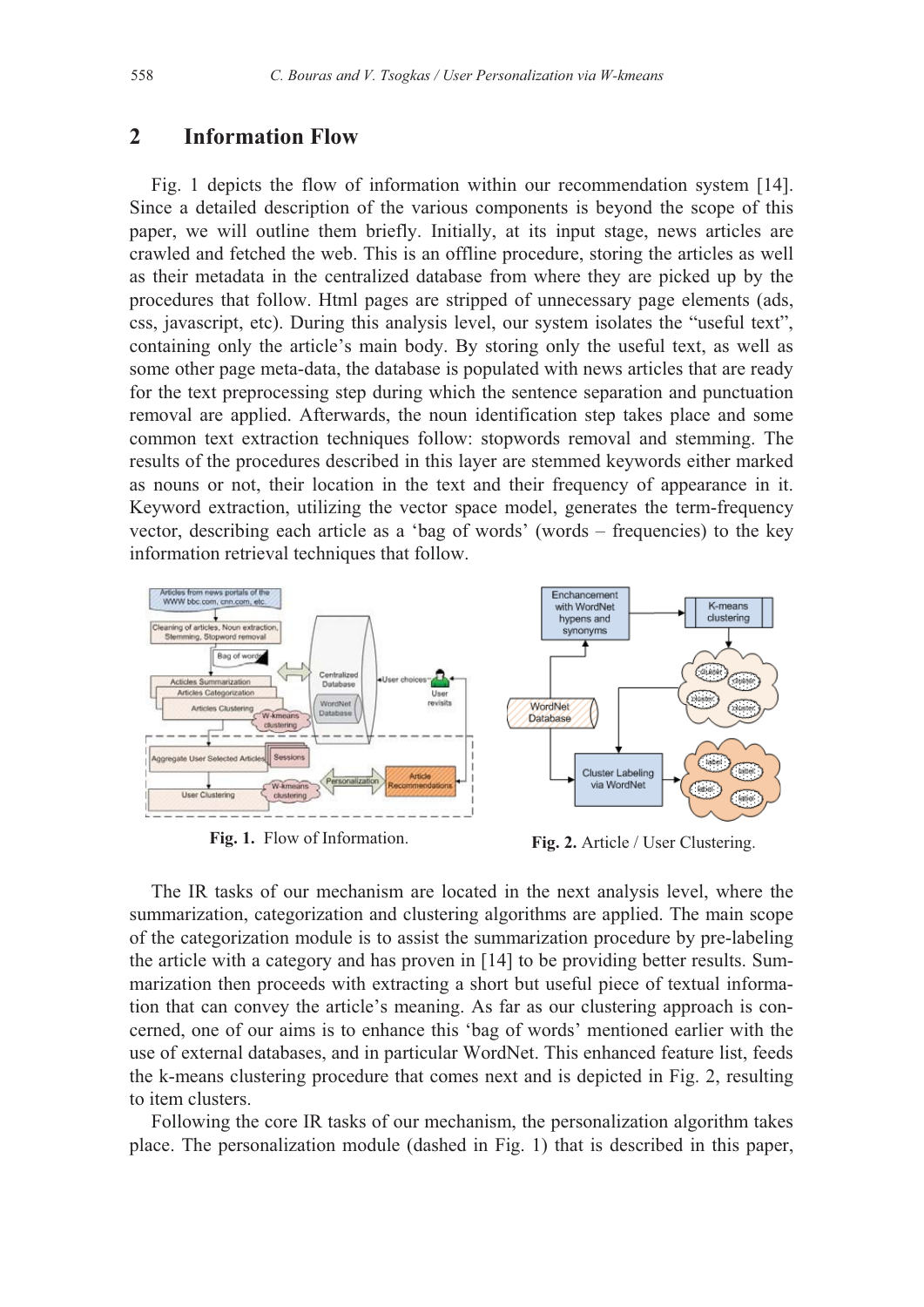can easily adapt to subtle user preference changes. Those changes, as expressed by the user's browsing behavior, are detected and continuously adjust her profile. The algorithm uses a variety of user-related information in order to filter the results presented to the user. Furthermore, it takes into account in a weighted manner the information originating from the previous levels regarding the summarization/categorization and news/user clustering steps. For each user viewing news articles, we keep track of the selected actions which characterize a user session. For connecting the user clustering component with our personalization algorithm, we define the notion of a session as the list of selected articles that a user has decided to view for a minimum duration and within a limited time frame, both of which are fine-tuned at the experimentation stage. The selected articles contained in those sessions are then aggregated at a keyword level generating a time-limited user profile. User profiles from multiple users and timeframes are then clustered using the W-kmeans [12] algorithm forming profile clusters. W-kmeans is a novel approach that extends the standard k-means algorithm by using the external knowledge from WordNet hypernyms for enriching the "bag of words" used prior to the clustering process. The W-kmeans algorithm enhances the user profiles with hypernyms deducted from the WordNet database, using a heuristic manner. Those profile clusters are used at the recommendation stage in order to enhance the system's usage experience by providing more adapted results to users revisiting the site. Following the session clustering procedure, the resulting clusters are labeled using our WordNet cluster labeling mechanism.

When a user comes back her clustered profile is recalled. Articles matching her profile are extracted and are considered for user recommendations. Suggested articles do not belong to the ones the user has already visited and also are not closely related to articles that the user has marked negatively in the past.

## **3 Algorithmic Approach**

In this section we are presenting a novel personalization algorithm that is utilized by our recommendation system. We are explaining how the user's profile is generated, the way that it is dynamically updated and the weighting scheme that takes into account the various parameters for producing the user recommendations. Note that before the personalization procedure kicks in, the user sessions are extracted as explained in [13].

The steps that are followed by the personalization procedure are presented in Algorithm 1. When a new user is registering to the system, she states the keywords of her preference as well as the scores that describe this preference initializing, thus, her profile. This procedure is trivial and can be avoided altogether since the personalization subsystem keeps track of the user's choices and browsing history, and so the user's preferences are updated on each visit. The user's profile consists of two keyword lists: a positive one, where the user-preferred keywords are placed, and a negative one where uninteresting keywords for the user are kept. By using these lists, we can personalize the news articles and summaries with exceptional results.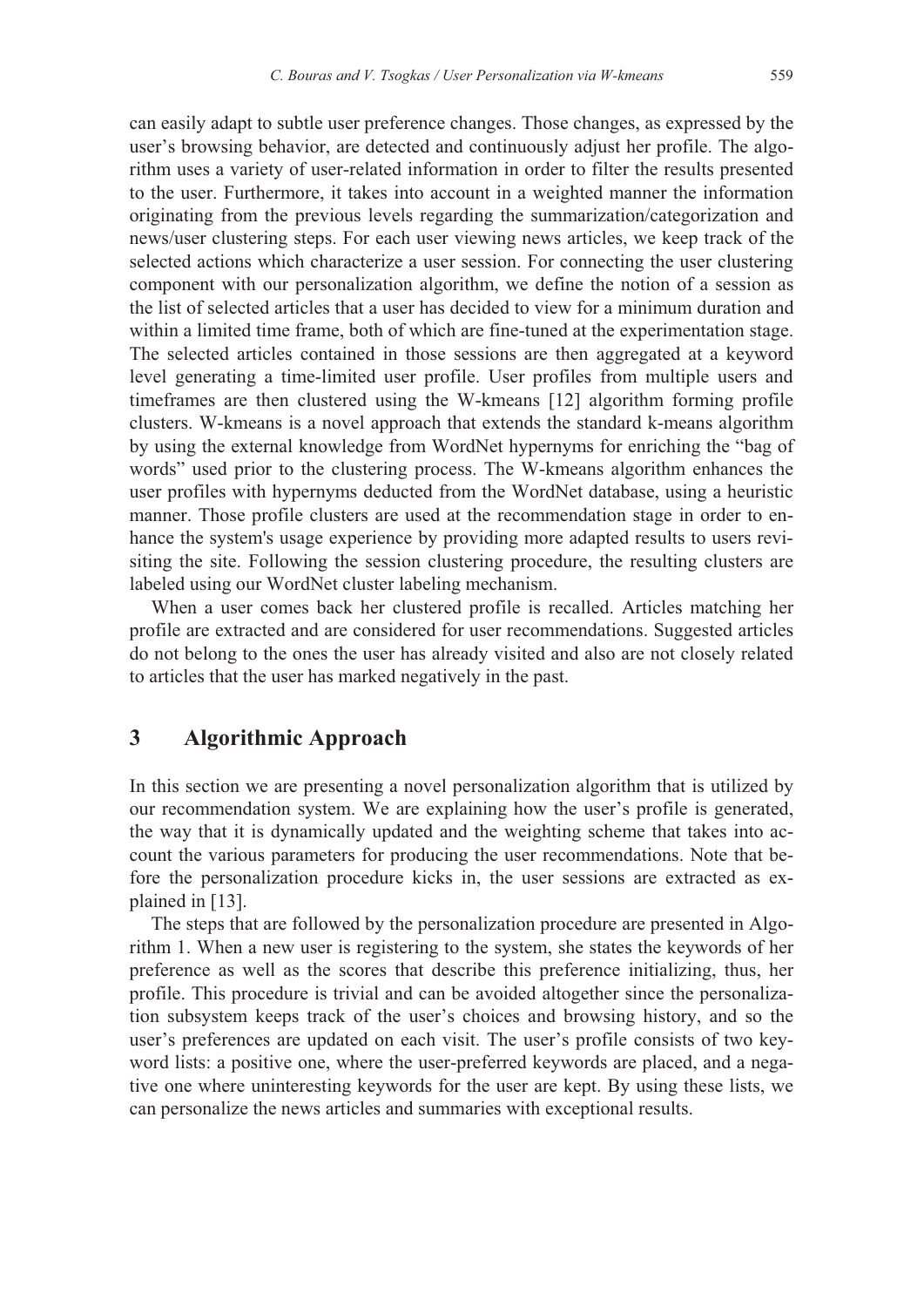The profile update procedure described in Algorithm 2, running constantly at every user's visit, takes note of the following aspects: i) the browsed articles, i.e. the ones that the user selected to view, ii) the amount of time a user spends viewing the summary or the full text of a specific article, iii) the articles that the user avoids viewing (either their summary or their full text); the above derives from the simple logical assumptions that follow. A user will most likely spend an amount of time above a certain threshold,  $R_{ar\_thr1}$  or  $R_{sum\_thr1}$ , reading an article's full text or its summary respectively, that is of interest for her (factor a). However, an upper bound,  $R_{ar-thr2}$  and  $R_{sum~thr2}$ , should be used for these metrics since we don't want the mechanism to mistake forgotten browsed articles for the really interesting ones.

```
Update profile(factor a, factor b, factor c, factor d){
 Get articles(a,b,d) //for factors a,b,d
  for each article{ 
   if (full article) 
  if (time viewed > Rar thr1 && time viewed < Rar thr2) {
      Keywords_positive = top 5 frequent keywords 
     Update list(Positive, Keywords positive) }
  else 
     if(time_viewed> Rsum_thr1 && time_viewed< Rsum_thr2){ 
     Keywords_positive = top 5 frequent keywords 
    Update list(Positive, Keywords positive) }
Get articles(c) //for factor c
  for each article{ 
     Keywords_negative = top 5 frequent keywords 
    Update list(Negative, Keywords negative) }
Get article(lists \ldots){
//Recovers: i) articles and the time spent reading the article or its sum-
mary(a,b), ii) articles with negative preference(c), iii)most frequently viewed 
articles by the user's cluster (d) \}Update_list(list, keywords){ 
     for each (keyword in keywords) 
     if (keyword not in list[]) 
         list.add(keywords[keyword]) 
     else 
        list.update freq(keywords[keyword]) }
            Algorithm 1 Personalization steps for utilizing user feedback
```
We found that the best thresholds for  $R_{ar$ <sub>thr1</sub> and  $R_{ar}$ <sub>thr2</sub> are 30 seconds and 3 minutes respectively defining thus which article's keywords should be added (or have their weight increased) in the user's positive keywords list. The summary viewing thresholds are calculated in an analogous way:  $R_{sum~thr1} = R_{ar~thr1} * S_{ratio}$ and R<sub>sum thr2</sub> = R<sub>arthr2</sub> \* S<sub>ratio</sub> where: Sratio = #words(summary) / #words (fulltext). Moreover, most of the times a user will select to browse articles of a topic that he finds interesting (factor b) as advertised by the article's title and/or summary. Lastly, a user will probably avoid visiting articles that he finds uninteresting and thus the keywords that represent those articles should be receiving a lessened or negated weight (factor c). In addition to the above factors (a-c), having deduced the user's cluster by following the steps described in Section 2 via W-kmeans, we can also take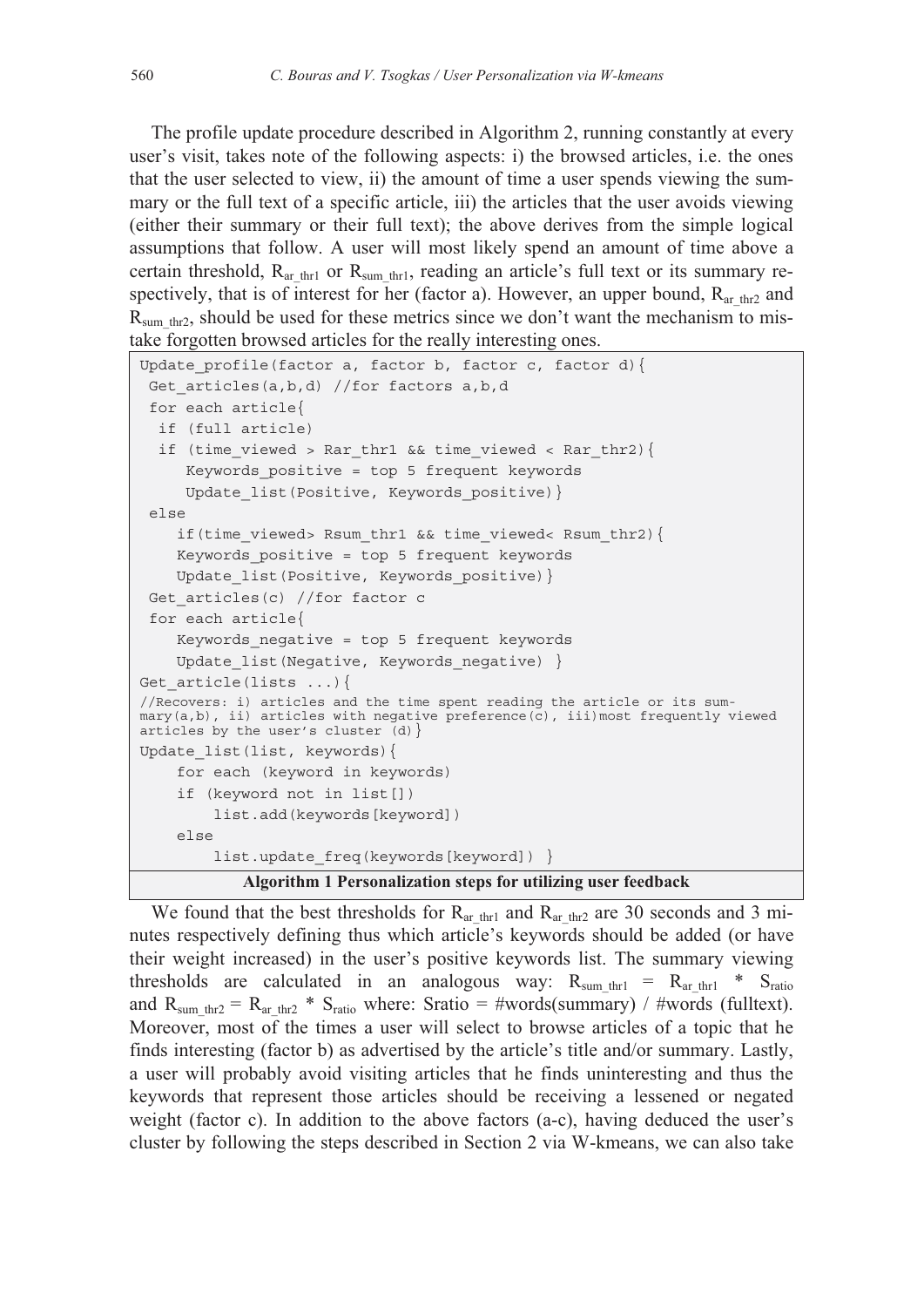into account the user clustering information. More specifically, from the cluster the user belongs to we can enrich the user's positive keywords list using articles that have been frequently viewed by the cluster members. From those articles we keep the top 5 keywords which have also been previously enriched by WordNet. We call this user clustering heuristic: factor d. Using factors a-d, the personalization algorithm keeps track of the keywords that the user has expressed preference to, combined with similar preferences of people from the same cluster, and thus, the articles (containing these keywords) that she will likely be willing to read in the future. The parameter that depicts the user's preference for a keyword according to the aforementioned factors (a-d) is  $U_{wi}$  and is based on the relative frequency that the keyword has on the (positive or negative) list, a frequency that is constantly modified by the user's choices.  $U_{wi}$  derives from the following equation:

$$
Uwi = rel(fr(kwi))^* (1 + Tkwi)
$$
\n(1)

where  $T_{kwi}$  is the normalized total time spent on the specific keyword if it belongs to the positive list, however, if the keyword is in the negative list,  $T_{kwi}$  is set to 0 since no time is actually spent on these keywords by the user. In case the keyword originates from the user clustering process and thus has not been explicitly preferred by the user, we average on the total amount of time the users of the cluster spend on the article this keyword comes from. Furthermore, we expect that the mean times of the keywords preferences will be correct when the user profile reaches its steady state, hence depicting the overall user preferences. The overall personalization factor for each keyword i, named Upi, is:

$$
Upi = B^*Uwi \tag{2}
$$

where for the parameter B: if the keyword belongs to the positive keyword list, then B $>1$ ; whereas if the keyword belongs to the negative keyword list, then B  $\leq 1$ . The norm of the B parameter can take any value that we desire, thus increasing or decreasing at will the effect that personalization and dynamic profile generation have on the sentence weighting procedure. In our analysis, we found that for  $|B|=1.5$  we get the best results. From the previous,  $U_{pi}$  can be positive, negative or zero if there is no information about the user's preference of the specific keyword.

## **4 Experimental Procedure**

For our experimentation we analyzed the logs of the browsing patterns as well as the recommendations offered to 50 of the registered system users. The users had been using the system for two months after their registration and for this period of time, the recommendations with and without the application of user clustering via W-kmeans were recorded. The total amount of articles recommended or browsed, i.e. the used corpus was over 8000 articles which belonged to various fields of interest: politics, technology, sports, entertainment, economy, science and education. One of the most widely used evaluation metrics for predicting performance of CF and recommender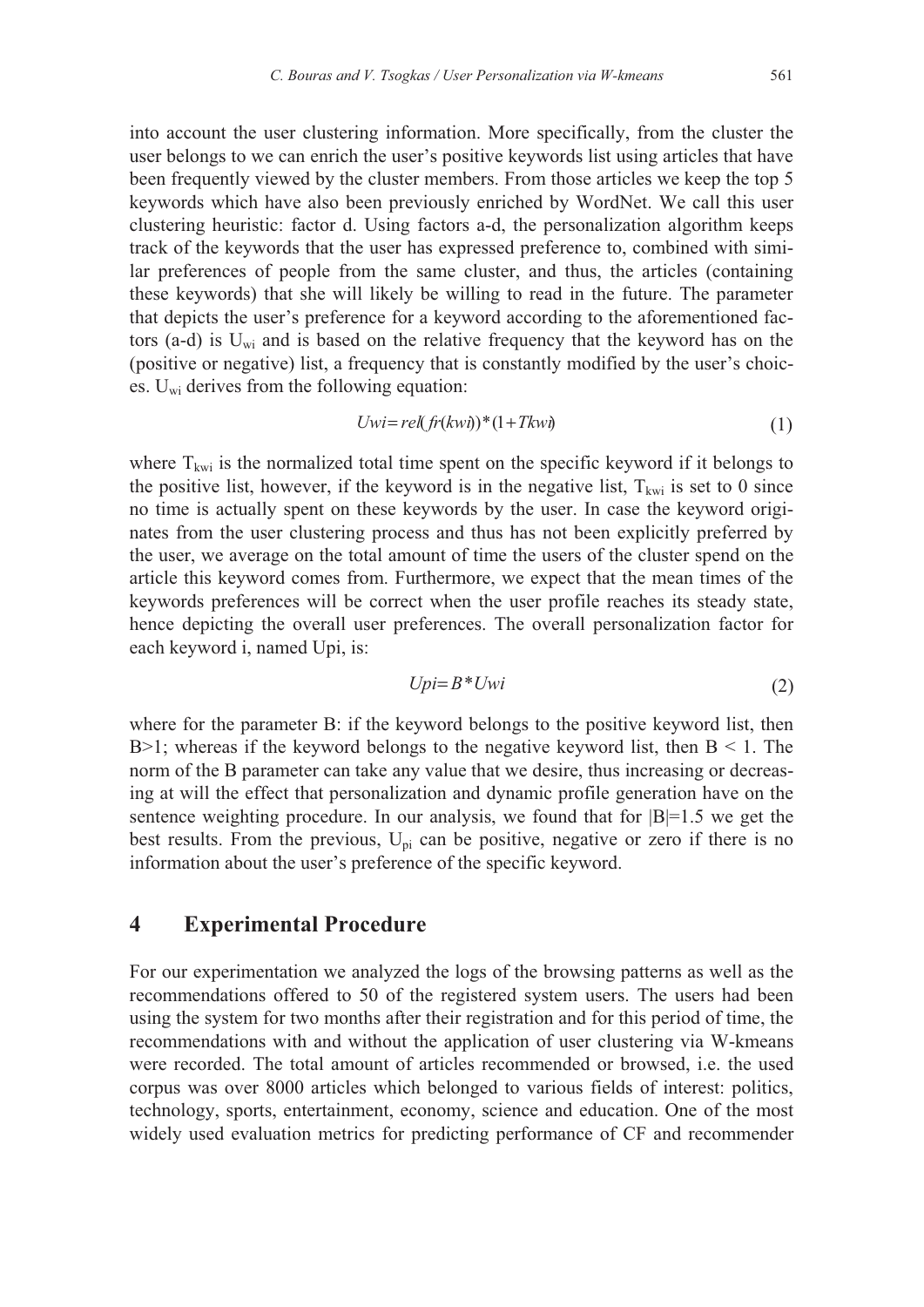systems is Mean Absolute Error (MAE). MAE, expresses the average absolute deviation between predicted and true ratings and can be computed using formula (3).

$$
MAE = \frac{\sum r'(u,i) \in R' | r(u,i) - r'(u,i) |}{|R'|}
$$
(3)

where  $r(u, i)$  is the preference of user u for article i and  $r'(u,i)$  the predicted / recommended preference for user u of articles belonging to R'.

Fig. 3 depicts the MAE results that we obtained during this experimental procedure. We observe that the application of article and user clustering via the W-kmeans algorithm has significantly reduced the MAE of the recommendations provided to the users. More specifically, we observed that as users were viewing more and more articles and their profiles got shaped, the MAE of the recommendations were reduced. This was true both when user clustering was applied and when it was not applied. What this means from the practical point of view is that the recommendations given to the users were with increasing tendency accurate, since users opted on viewing them. This result was expected and has also been previously observed [14]. However, by taking into account the clustering information, the MAE of article suggestions compared to the actual user choices dropped by an average of 15% over the case when user clustering wasn't applied.



**Fig. 3.** MAE of recommendations with and without the use of W-kmeans.

This was more obvious at the early days of system usage during the experiment, when the user profiles had not yet been determined to a good extent by our system. Nevertheless, even when the user profiles had on average reached a 'steady state', around day 45 (as observed from the average numbers of profile updates), the MAE was still less when clustering was taken into consideration by the recommendation process, proving in effect the significance of our approach.

For our next experiment we tried to evaluate the overall performance and efficiency improvement of our personalization procedure when article and user clustering is applied. As an evaluation metric we used the F-measure, defined in (7). The Fmeasure is a weighted combination of the precision and recall metrics. We define a set of target articles, denote C, that the system suggests and another set of articles, denote C', that are visited by the user after the recommendation process. Moreover,  $doc(c<sub>i</sub>, c<sub>i</sub>)$  is used to denote the number of documents both in the suggested and in the visited lists.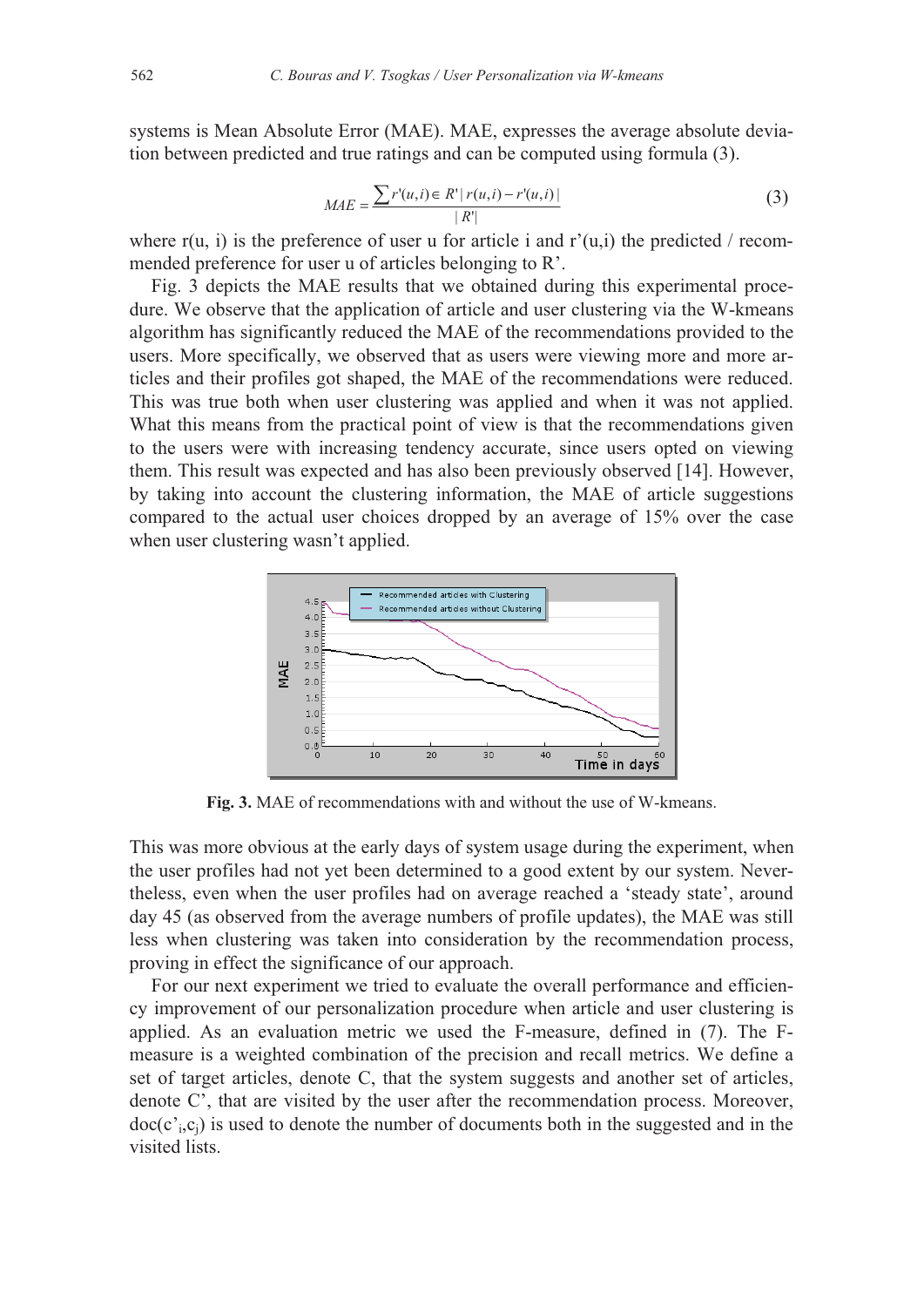$$
F(c_i^*, c_j) = 2 \cdot \frac{r(c_i^*, c_j) p(c_i^*, c_j)}{r(c_i^*, c_j) + p(c_i^*, c_j)}
$$
(4)  

$$
r(c_i^*, c_j) = \frac{doc(c_i^*, c_j)}{doc(c_i^*)}
$$
qand
$$
p(c_i^*, c_j) = \frac{doc(c_i^*, c_j)}{doc(c_i)}
$$
Using the same user logs as in the

Where:  $\int_{c_i}^{c_i} \frac{doc(c_i)}{c_i}$ *i* and  $\int_{0}^{r^{(1)},(1)}$  doc $(c_i)$ *i* . Using the same user logs as in the previous experiment and for the same time window, we extracted the F-measure results for the produced recommendations depicted in Fig. 4. We observe that the recommendations which utilize the generated article and user clusters produce on average 0.1 better scores in terms of F-measure. As before, the improvement gets even bigger after some days of system usage. The above has two explanations: a) the system has more data regarding the user's choices/preferences, and b) the system has more time to generate more coherent and generally better user clusters. Initially the Fmeasure scores are too low due to the fact that the recommender hasn't yet determined the user profiles to an acceptable extend. It is also observed that around day 45, the recommendations have reached almost their performance peak revealing that on average, the steady state for the user's profiles has been achieved.



**Fig. 4.** F-Measure of recommendations with and without the use of W-kmeans.

## **5 Conclusions and Future Work**

In this paper we presented the application of our WordNet-enabled clustering algorithm, W-kmeans, within a more generic recommendation framework. Trying to deal with the task of effective and adequate retrieval of personalized news articles that derive from the web, we presented the personalization algorithm that is used for presenting the categorized, clustered and summarized articles to the user. Our recommendation approach can be classified as 'hybrid' since it is mainly content-based with some collaborative filtering features that enhance the algorithm with the ability to automatically adapt over time to the continuously changing user choices. Our experimentation showed a significant MAE diminution, on average 15%, when clustering was applied before the recommendations instead of when not using it. We also noticed that the recommendations were scoring on average 0.1 better in terms of Fmeasure. We proved that adding keywords from user clusters to user keyword lists results in an improvement in the recommendation performance, something not examined before on hybrid recommenders. We believe that the above results have justi